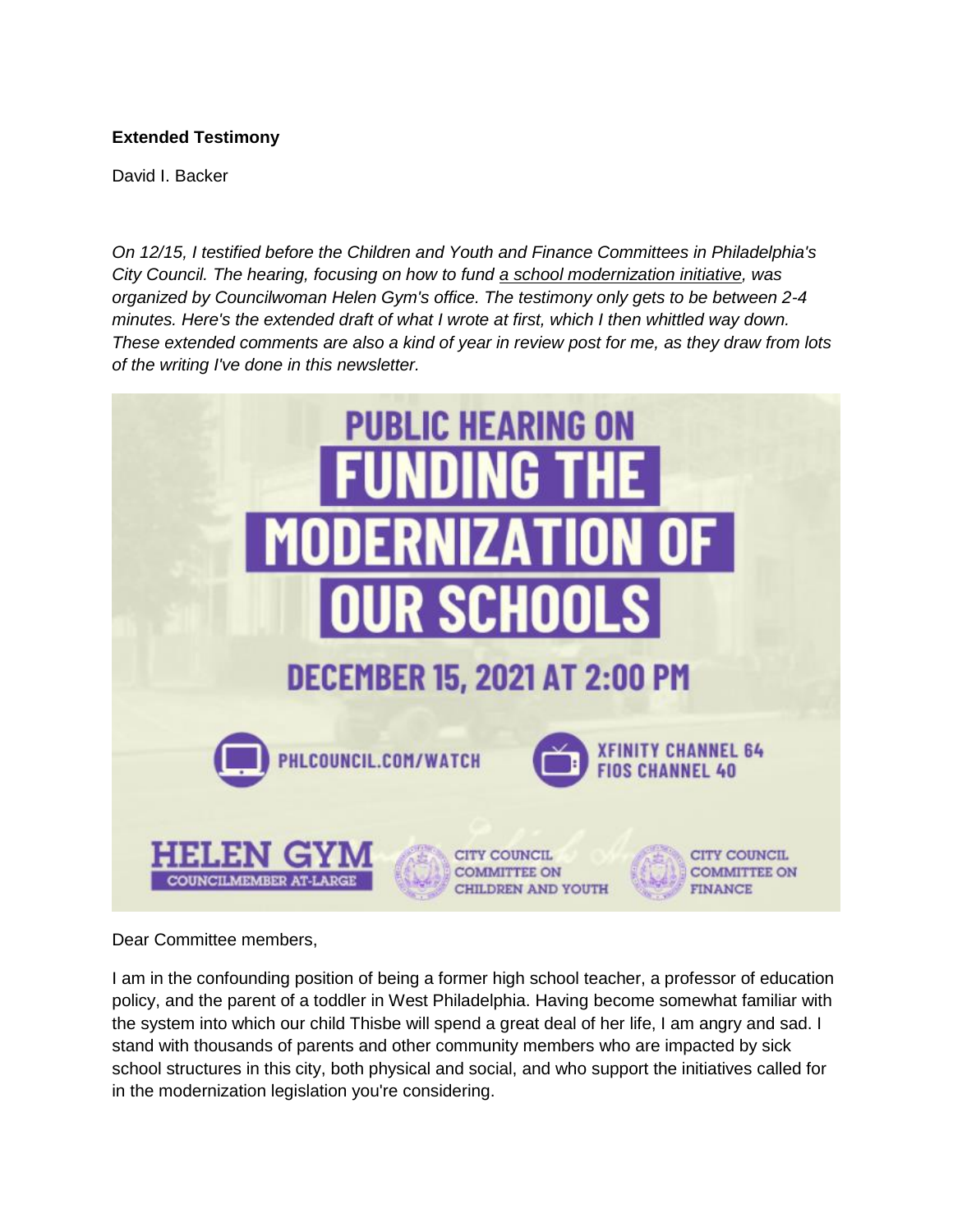In my remarks I'd like to zoom in on our local elementary school and zoom out to the array of financial and political forces aligned against fixing its much needed facilities. Finally, despite the gridlock creating a sense of impossibility, I'd like to offer some possibilities open to us for implementing your proposed initiative.

## *Comegys Elementary*

My politics compel me to send our daughter Thisbe to our zoned elementary school, Benjamin Comegys Elementary in the Kingsessing area. It is a traditional public school after the mold of institutions fought for by America's diverse working class more than a century ago. Comegys school was recently featured in a [national USA Today feature story](about:blank) on school funding inequity. Alexandra Wong reports that the Urban Institute, in a national study of intradistrict inequity, pointed to the differences between Comegys and its better-known neighbor, Penn Alexander, less than a mile away, as a paradigm case of funding injustice.

I was interviewed for that article based on my own research of this phenomenon, specifically regarding school building finance, which gives me pause when it comes to the prospect of Thisbe attending Comegys. In 2017, consultants found that school buildings in our city require \$5 billion of deferred maintenance. That number is nearly twice the annual operating budget for the district. Buried in that massive amount are [the things the Comegys needs:](about:blank) \$11.3 million of repairs, which would cost \$36 million to replace. The analysis recommended that within one year, urgently, Comegys needed \$2 million for its air distribution systems, telling the district to "replace the existing unit ventilators with new units designed to provide adequate ventilation."

This is of particular concern in an airborne virus pandemic. The biggest needs at our zoned school concern its air system. The HVAC needs \$2.5 million, heating and cooling \$1.5 million, and the windows need more than \$1 million. Controls and instrumentation in the building need \$1.5 million and electrical service needs \$1 million. And on and on.

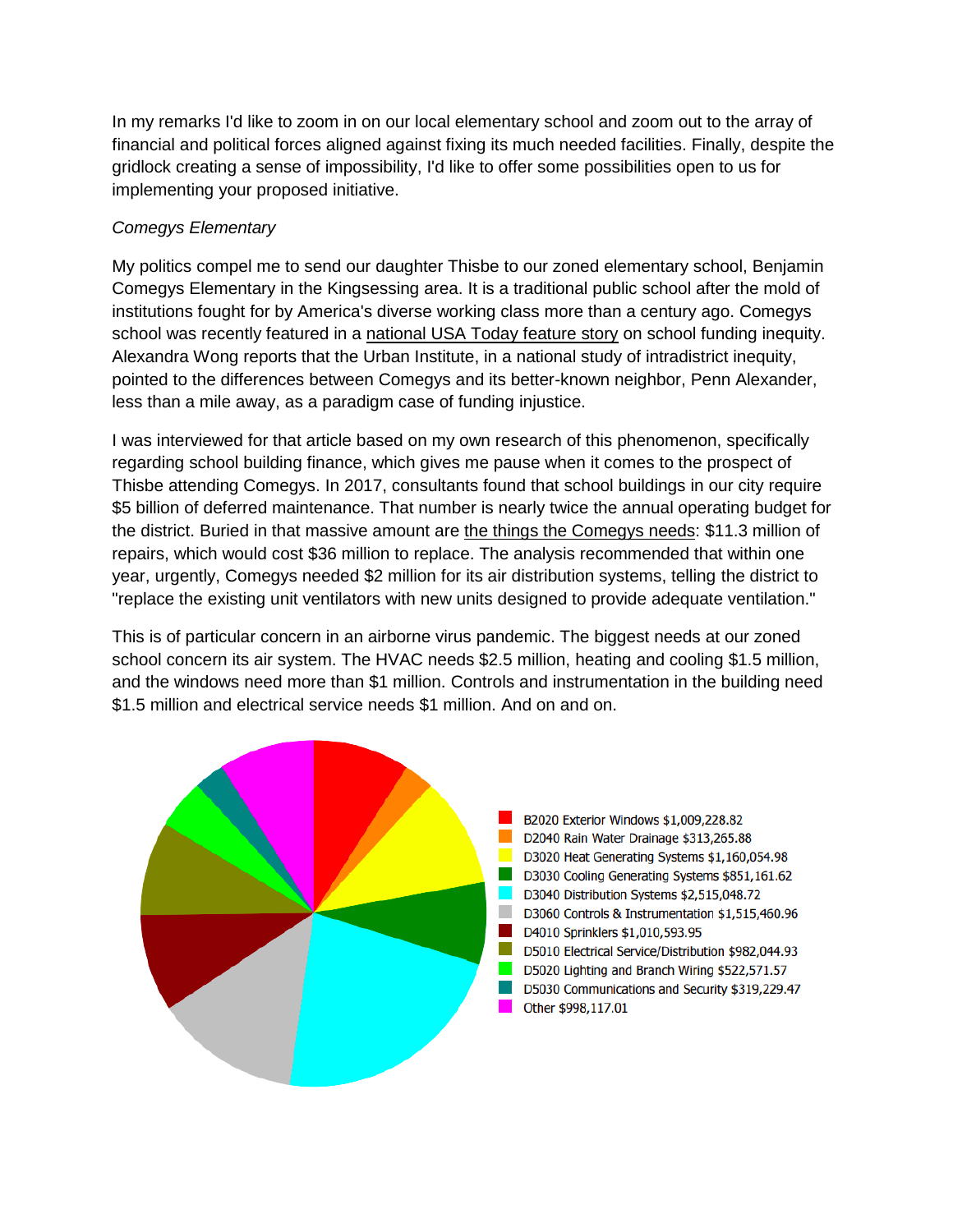But again, the numbers cover up the lived reality of these repairs. The facilities condition analysis says "Fire Alarm System is approximately 30 years old and has exceeded its useful service life. The present Fire Alarm system does not meet current code." It says "Replace wood flooring – severe water damage in library." It says "Replace rain water drainage piping due to reported flooding of first floor fixtures during storms." I would rather not send Thisbe to a building whose ventilation system urgently needs replacing in a pandemic, whose electrical fixtures flood during storms (only increasing in climate change), and whose fire alarm system doesn't work. Nor should any parent.

You know these problems. They've been reported extensively and you include them in your legislation. Admirably, you're interested in fixing them with a modernization initiativ[e](about:blank) and cite existing and proposed schemes to reduce carbon emissions and fix up the buildings. We desperately need this initiative. Having researched political and financial issues surrounding similar proposals, there are two factors I would like to submit to you as being necessary for this initiative. We need new approaches to revenue and accountability.

## *Accountability*

By accountability, I mean structures of responsibility that are clear, transparent, and responsive. This fall, I engaged in a public examination of the School District's operations office, focusing on facilities, maintenance, and capital programs. I wanted to know who was in charge of what when it comes to fixing up our school buildings. When schools are toxic, who's in charge?

What I found was [shocking.](about:blank) As a researcher and concerned parent, I looked to the district's website and hiring spreadsheets to see who was in charge of facilities maintenance. I found Richard Karp and Tim Holman were listed as executive director of operations and director of finance for operations respectively. A contact in the district confirmed they still held the positions. But after some digging, I discovered that Karp was actually self-employed as a consultant in Alabama (and had several racial discrimination cases pending against him from previous positions). I also found that Holman was the director of finance at an entirely different school district in Pennsylvania. They'd been hired relatively recently and SDP's webpages celebrating their hiring were still posted.

I also found that there were vacant positions in asbestos remediation and significant organizational confusions regarding the relationship between Offices of Facilities and Management Services, Capital Programs, and the Office of Environmental Management and Services. Certain officials like Steve Link were listed as leading some of these offices while also listed as serving under others.

Shortly thereafter, the Office of Operations made it clear that Jeff Scott now occupies Richard Karp's position and Holman was no longer listed. But I was left with a distinct sense of fear and disappointment that the structure of leadership in charge of facilities and maintenance was at best a constantly spinning door and at worst disorganized. If no one is in charge of structures whose purpose is to maintain school facilities, then how can we expect to ensure their healthy and safe upkeep?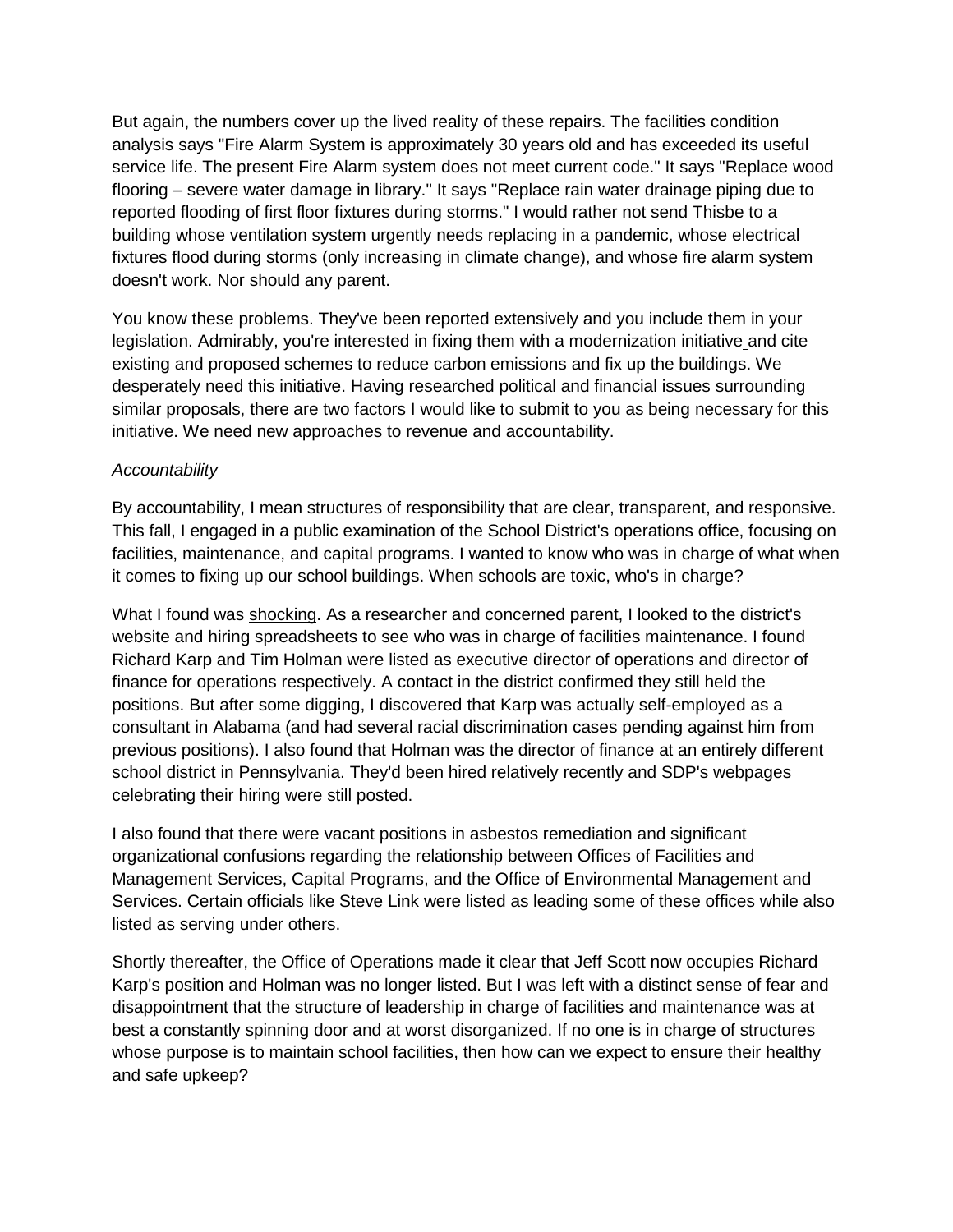Following the example of districts like Washington, DC, I recommend setting up a separate authority to oversee the modernization program you propose. I believe there is may be legislation to this effect being considered by other committees as well. Until the District is able to maintain a rational, reliable, and organized structure I would not be confident that a modernization plan would be successful.

## *Revenue*

The issues with which you concern yourselves are measured by the slow violence your constituents experience in these sick buildings. But they're also measured in dollars. I have devoted the last several years of my research agenda to studying how school building finance works. I've wanted to understand school construction finance to radically change it given the radical problems in our school buildings. I would like to lay out my understanding of that system as it comes to bear on us and school buildings, and tell you about the structures that I think could get us going in the right direction.

A school district can look in two directions for the resources necessary to keep up with its buildings: grants from taxes and capital from loans. In Philadelphia, these two routes lead down very different paths. Both are fraught. Tax grants come from city and state collecting various taxes, as well as some help from the federal government. Increasing taxes at these levels is never popular. And while recent federal spending packages provide a much-needed breather, they are not sustainable policies as they have a four-year shelf life and are doled out by sadistic conservatives at the state-level. When it comes to our \$5 billion need, the grants will never cut it for multiple reasons. So districts must look down the lonesome road of loans.

For capital projects like school buildings, credit is like water. Districts need lots of money up front to take care of buildings. Just as students need loans to go to school, couples might need a loan to get their first house or get married, districts need loans to keep up with their buildings. In our special brand of American capitalism, we treat this credit like Poland Springs and Nestle treat water: it is a product for sale in a competitive market whose primary aim is to generate profitable investment for ruling class investors. Shockingly, our ruling class believes that this private credit market is the best way to provide loans to public entities like school districts.

I'm being sarcastic of course, for it is in their interest to keep the private credit system--chiefly because the interest payments they get from school districts who pay back these loans are taxfree, while a swarm of consultants, lawyers, advisors, and other hangers-on do good business helping issue the loans. The Haas Institute found in 2018 that local governments like cities and school districts pay roughly \$4 billion in fees to take out these loans, about 1% of the proceeds of a loan goes to merely taking it out.

Comegys Elementary, Philadelphia schools, and school buildings around the country are the best indictment of this private credit system. The Public Finance Network reports that more than a third of all nontaxable bonds go to educational purposes. They report that federal funding for school buildings has stayed roughly flat over the last thirty years while costs have increased exponentially. The New York Times reports that a full two-thirds of school district spending goes